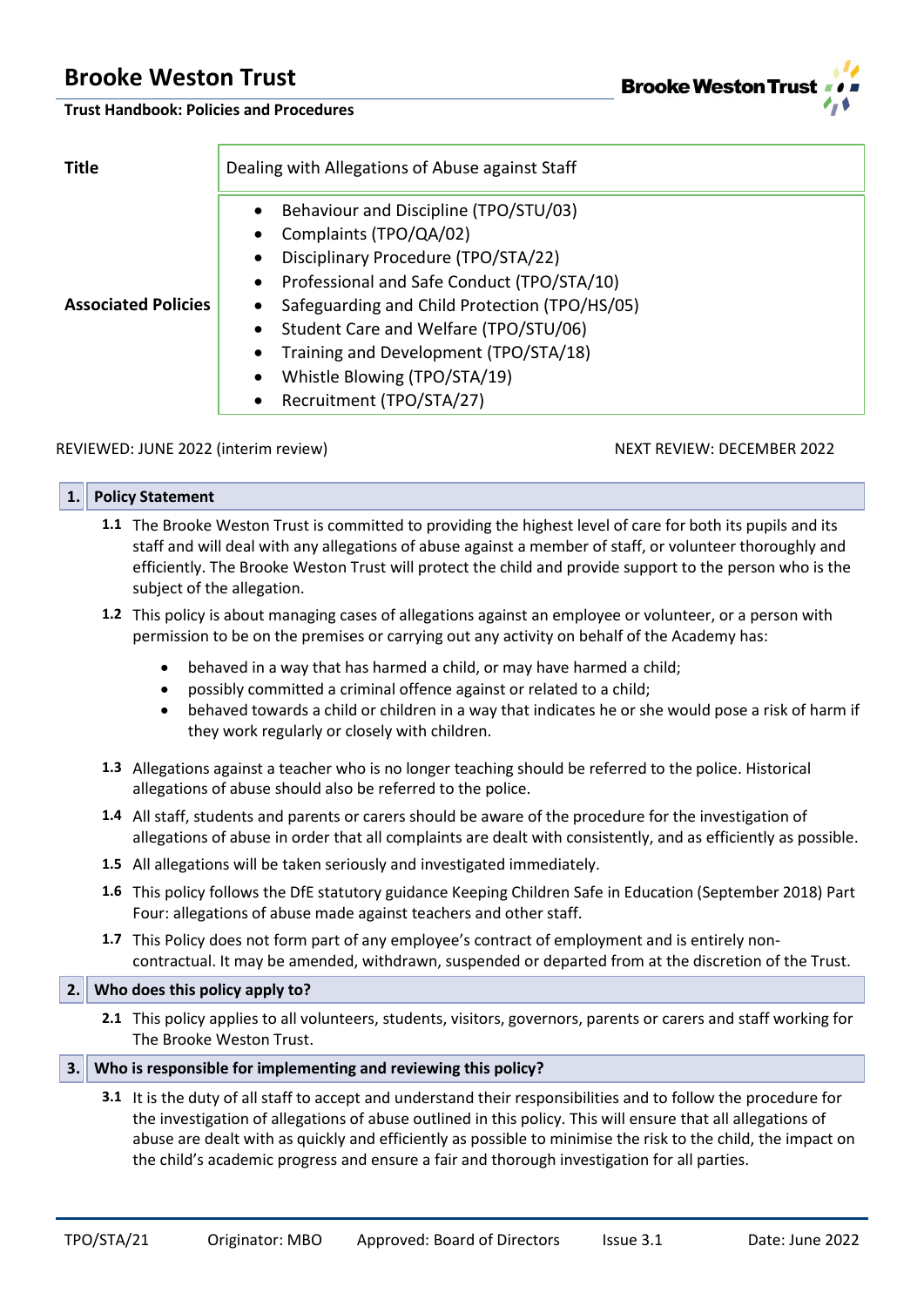

# **Trust Handbook: Policies and Procedures**

**3.2** The implementation of this policy will be monitored by the Academy and remain under review by The Brooke Weston Trust.

#### **4. Procedure**

- **4.1** In the first instance, where a person has reason to suspect that another member of staff may have abused a child in the Academy or elsewhere they should immediately inform the Principal. In the absence of the Principal, they must report the matter to the Executive Principal or other appropriate senior person. Allegations made against the Principal should be reported to the Executive Principal Although they may worry they have misunderstood the situation they must remember that the welfare of the child is paramount and must report their concerns immediately. The Brooke Weston Trust's Whistleblowing Policy (TPO/STA/19) is also available to report wrongdoing which individuals believe is in the public interest to report, and can be done confidentially. Further details can be found in the policy.
- **4.2** The person receiving the allegation must make a written record of the allegation using the informant's words including the date, time and place where the alleged incident took place, what was said and if anyone else was present. This record should be signed by the informant and the person receiving the allegation.
- **4.3** The person receiving the allegation will then contact the Designated Officer for the local authority (formerly known as LADO). The person receiving the allegation will follow the procedures outlined in The Brooke Weston Trust's Disciplinary policy and will assess, in discussion with the Designated Officer, whether it is necessary to involve other agencies. The person receiving the allegation will share available information with the Designated Officer about the allegation, the child, and the person against whom the allegation has been made.
- **4.4** The person receiving the allegation will discuss with the Designated Officer if:
	- No further actions are needed
	- A strategy discussion should take place; or
	- There should be immediate involvement of the police or social care

# **5. Outcomes**

- **5.1** The initial sharing of information may lead to a decision that no further action is to be taken in regard to the individual facing the allegation or concern; in which case this decision and a justification for it will be recorded by both the person receiving the allegation and the designated officer, and agreement reached on what information should be put in writing to the individual concerned and by whom. The person receiving the allegation will then consider with the designated officer what action should follow both in respect of the individual and those who made the initial allegation. If an allegation is shown to be deliberately invented or malicious, the person receiving the allegation should consider whether any disciplinary action is appropriate against the pupil who made it.
- **5.2** Where it is clear that an investigation by the police or children's social care services is unnecessary, or the strategy discussion or initial evaluation decides that is the case, the person receiving the allegation will discuss the next steps with the designated officer, ranging from taking no further action to dismissal or a decision not to use the person's services in future.
- **5.3** Where the possible risk of harm to children posed by an accused person has been evaluated the Principal/Executive Principal/Chief Executive may consider suspending the accused until the case is resolved. Suspension should not be an automatic response and all other options to avoid this step must be considered. Advice from the designated officer may be sought. If suspension is considered necessary, the Brooke Weston Trust's Disciplinary policy will be followed. Suspension should not be the default position: an individual should be suspended only if there is no reasonable alternative.
- **5.4** In some cases, further enquiries will be needed to enable a decision about how to proceed. If so, the person receiving the allegation will discuss with the designated officer how and by whom the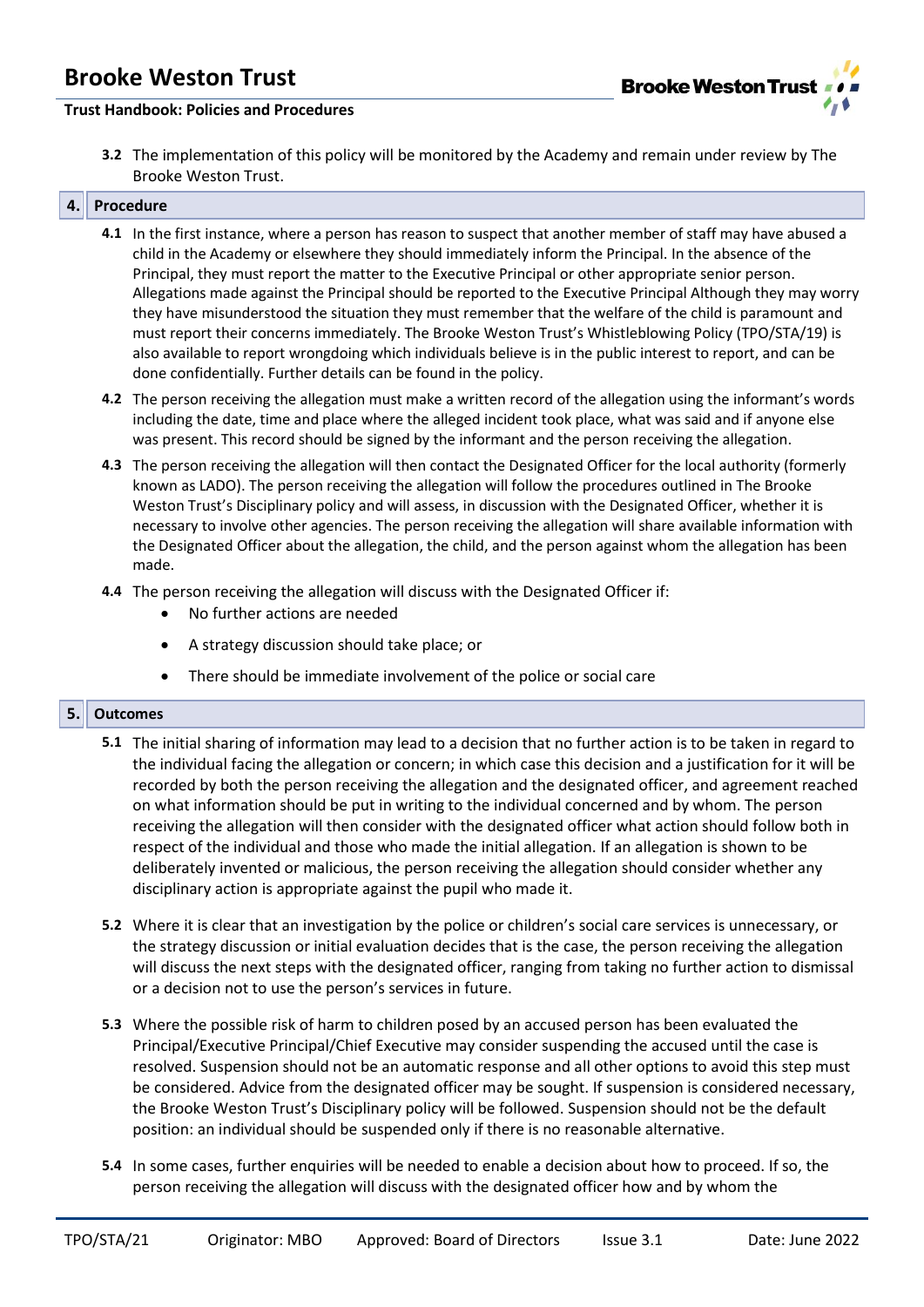

# **Trust Handbook: Policies and Procedures**

investigation will be undertaken. In straightforward cases, the investigation should normally be undertaken by a senior member of staff.

- **5.5** If an employee hands in their resignation when the allegation is made against them or during an investigation, the investigation will continue until an outcome has been reached, with or without their cooperation. They will be given full opportunity to answer the allegation.
- **5.6** There may be situations when the person receiving the allegation will want to involve the police immediately, for example if the person is deemed to be an immediate risk to children or if there is evidence of a possible criminal offence. Where there is no such evidence, the person receiving the allegation should discuss the allegations with the designated officer in order to help determine whether police involvement is necessary. Should immediate involvement of the police or social care be required, the academy will cooperate with these investigative agencies in carrying out external investigations into the allegations. The academy's own internal investigations may need to be delayed until the external investigation is complete. The academy may, however, at this point consider suspending the accused until the case is resolved it is believed there is a possible risk of harm to children. The advice of the designated officer will be sought.
- **5.7** Upon confirmation of external investigations, the academy will liaise with the designated officer on whether any further actions, including disciplinary actions, is appropriate and, if so, how to proceed. The options will depend on the circumstances of the case and the consideration will need to take into account the result of the police investigation or the trial, as well as the different standard of proof required in disciplinary and criminal proceedings. Where required, upon advice of the designated officer, the academy may make a referral to the DBS where the allegation is substantiated and there is reason to believe the individual has engaged in conduct that has harmed a child or poses a risk of harm to a child.
- **5.8** The person receiving the allegation should inform the accused person about the allegation as soon as possible after consulting the designated officer. It is extremely important that the person receiving the allegation provides them with as much information as possible at that time. However, where a strategy discussion is needed, or police or children's social care services need to be involved, the person receiving the allegation should not do that until those agencies have been consulted, and have agreed what information can be disclosed to the accused.

# **6. Providing Support**

- **6.1** In most circumstances, parents and carers will be notified if their child makes or is involved in an allegation against staff. However, if the police or social services are to be involved, they will be contacted first and will advise the Academy as to what information may or may not be disclosed to the parents.
- **6.2** Parents and carers will be made aware of any progress in the investigation, and the outcome will be explained to them. This may be a criminal prosecution or a disciplinary outcome.
- **6.3** If social services and the police are involved, depending on the severity of the case, the Academy may seek advice on what type of additional support the child may need.
- **6.4** The Brooke Weston Trust owes a duty of care to all its employees and will make its best endeavours to minimise the stress of any allegations made against an employee and the disciplinary process. The Trust provides access to an Employee Assist Program (EAP) and details of this will be provided to the individual.
- **6.5** In most cases the employee who is the subject of the investigation will be informed as soon as possible after the allegation has been made. The employee will then be advised on what will happen next. If the police or social services are to be involved, they will be contacted before the employee and will advise what information may be disclosed to the employee under investigation.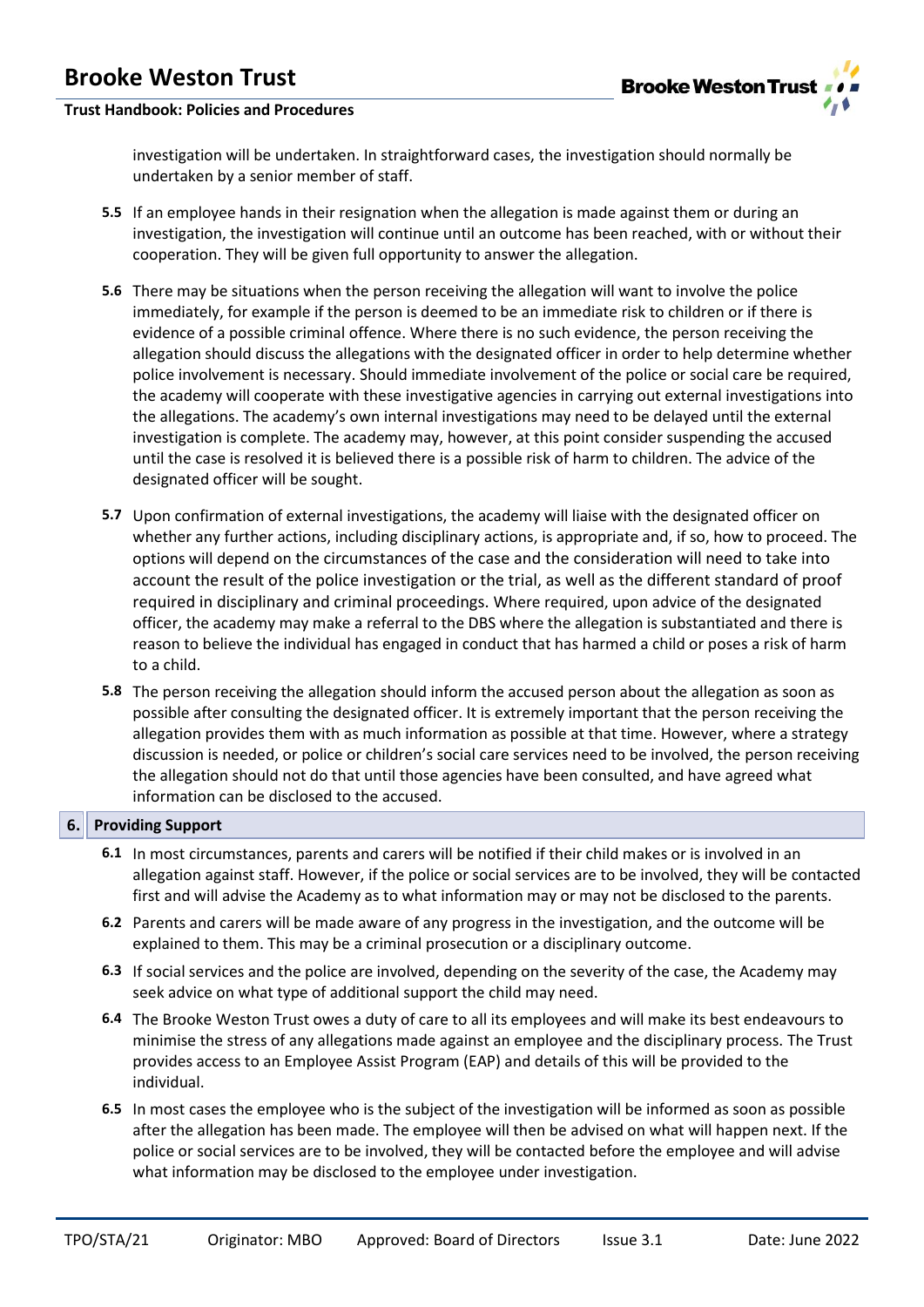

### **Trust Handbook: Policies and Procedures**

- **6.6** If the employee is a member of a union or any other professional association, the employee should be advised to contact that body at the outset of the investigation.
- **6.7** The employee will be kept informed of the progress of the case and any work-related issues. The Academy will consider whether any additional support should be given to the employee, including any transitional support if an employee returns to work (after a suspension) and consider what needs to be done to manage the contact between the employee and child.

# **7. Confidentiality**

- **7.1** In a strategy discussion or the initial evaluation of the case, the academy will share all relevant information they have about the person who is the subject or the allegation and about the alleged victim (if appropriate) with the various agencies involved. In all other circumstances, the academy will make every effort to maintain confidentiality and guard against unwanted publicity while an allegation is being investigated or considered.
- **7.2** The Academy will make every effort to keep all aspects of an investigation confidential and actions taken to limit reputational damage of the member of staff whom the allegation concerns. A breach of confidentiality will be taken seriously and may warrant its own investigation. It is a criminal offence to publish information that could lead to the identification of someone who is the subject of an allegation before they are charged.
- **7.3** The person receiving the allegation should take advice from the designated officer, police and children's social care services to agree the following:
	- who needs to know and, importantly, exactly what information can be shared;
	- how to manage speculation, leaks and gossip;
	- what, if any information can be reasonably given to the wider community to reduce speculation; and how to manage press interest if and when it should arise.
- **7.4** Parents and carers will also be made aware of the requirement to maintain confidentiality about any allegations made against teachers whilst investigations are ongoing (as set out in the Education Act 2002 (141F, paragraph 125). If parents or carers wish to apply to the court to have reporting restrictions removed, they should be told to seek legal advice.

# **8. Record-keeping**

- **8.1** Detailed records of all allegations made, investigations and outcomes will be kept in the personnel file of the person who has been under investigation. This person should be given a copy of the same information. This will enable the Academy to:
	- Provide all the neccessary information for future schools if they require a reference. Where DBS checks highlight incidents of allegations that did not result in any criminal charges, records will need to show exactly what happened, what points of action were taken during and after the investigation, and how the result of the investigation was reached; and
	- Prevent unnecessary re-investigation in the future if an allegation re-surfaces
- **8.2** Details of any allegation made by a pupil will be kept in the confidential section of their record.
- **8.3** The record will be kept for at least until the person reaches normal retirement age or for 10 years, whichever the longer from the date of the allegation regardless of whether the person leaves The Brooke Weston Trust or not.
- **8.4** Malicious or false allegations will not be kept on employment records and will not be referred to in employer references. The Brooke Weston Trust's Behaviour Policy sets out the disciplinary action that will be taken against pupils who are found to have made malicious accusations against The Brooke Weston Trust staff.

#### **9. Policy Review**